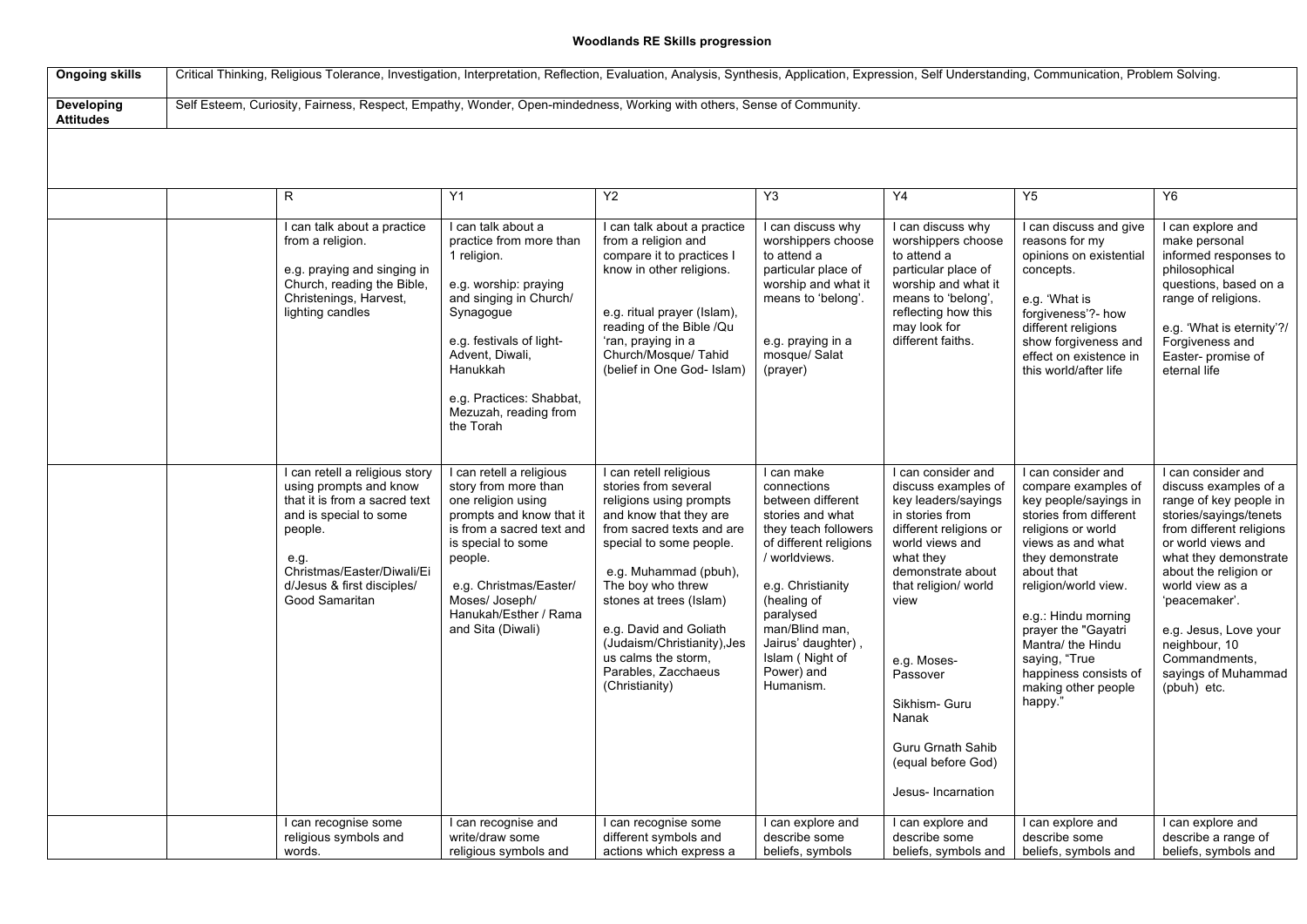| e.g. cross, candles, Easter<br>eggs | words.<br>e.g. cross, candles<br>(advent, Hanukkah,<br>Diwali)                                                                                                                                                                                                                                                            | community's way of life,<br>appreciating some<br>similarities between<br>communities.<br>e.g. worship-places of<br>worship, prayer, singing,<br>crescent moon and star<br>(Islam), cross<br>(Christianity), reading the<br>Bible/Qur'an<br>e.g. Islam-birth<br>ceremony/wedding<br>ceremony                                                                                                                                                        | and actions in Islam<br>to demonstrate that<br>I understand the<br>Muslim way of life<br>and ways of<br>expressing<br>meaning.<br>e.g. 99 names of<br>Allah/geometric art/<br>5 pillars of Islam            | actions in Sikhism<br>to demonstrate that<br>I understand their<br>way of life and<br>expressing<br>meaning.<br>e.g. 5ks, all equal,<br>Amrit ceremony,<br>Vaisakh/Baisakh<br>(festival<br>encouraging<br>sharing), Bandhi<br><b>Chhor Divas</b><br>(Festival of light) | actions in Hinduism to<br>demonstrate that I<br>understand the Hindu<br>way of life and way of<br>expressing meaning.<br>e.g. Puja- prayer/<br>Symbols-Aum,<br>Swastika, Lotus<br>flower/ visiting the<br>Ganges/ Holi and<br>Diwali | actions to demonstrate<br>that I understand<br>different ways of life<br>and ways of<br>expressing meaning in<br>all major religions.                                                                     |
|-------------------------------------|---------------------------------------------------------------------------------------------------------------------------------------------------------------------------------------------------------------------------------------------------------------------------------------------------------------------------|----------------------------------------------------------------------------------------------------------------------------------------------------------------------------------------------------------------------------------------------------------------------------------------------------------------------------------------------------------------------------------------------------------------------------------------------------|-------------------------------------------------------------------------------------------------------------------------------------------------------------------------------------------------------------|-------------------------------------------------------------------------------------------------------------------------------------------------------------------------------------------------------------------------------------------------------------------------|--------------------------------------------------------------------------------------------------------------------------------------------------------------------------------------------------------------------------------------|-----------------------------------------------------------------------------------------------------------------------------------------------------------------------------------------------------------|
|                                     | I can see how I can work<br>together with others,<br>even if we have<br>differences.<br>e.g. Creation: looking<br>after the world                                                                                                                                                                                         | I can say ideas which are<br>important to me and can<br>say what I think to be<br>right and wrong based on<br>my beliefs.                                                                                                                                                                                                                                                                                                                          | I can explore and<br>describe some<br>ideas which are<br>important to people<br>of faith and discuss<br>why these ideas<br>may be contentious.<br>e.g. miracles of<br>Jesus. Easter and<br>the resurrection | I understand the<br>commitment and<br>dedication needed<br>for those who follow<br>a religion or non-<br>religious world view.<br>e.g.<br>Passover/Shabbat<br>5Ks (Sikhism)                                                                                             | I can discuss issues<br>about community<br>cohesion and<br>demonstrate<br>understanding of<br>different perspectives.                                                                                                                | I can explore moral<br>and ethical questions<br>in our world, using<br>informed examples.<br>e.g. What is<br>eternity?/What is the<br>greatest<br>commandment?                                            |
|                                     | I can recall and name<br>different beliefs and<br>practices in Judaism,<br>and Christianity:<br>including festivals,<br>worship, rituals and<br>ways of life, and find out<br>about the meanings<br>behind them.<br>e.g. Festivals of light/<br>reading of<br>Torah/Mezuzah/<br>Worship in Church/<br>Baptism/Shabbat etc | I can recall and name<br>different beliefs and<br>practices in Judaism,<br>Islam and Christianity,<br>including festivals,<br>worship, rituals and ways<br>of life, and find out about<br>the meanings behind<br>them.<br>e.g. reading from the<br>Bible/Qu' ran, Parables/<br>Easter/ Christmas<br>e.g. Islam-birth<br>ceremony/ wedding<br>ceremony/ Salat (prayer)<br>e.g. Judaism- Synagogue<br>as a place of worship and<br>reading the Torah | I can explore belief<br>in action and make<br>connections with my<br>own life and<br>communities.<br>e.g. prayer, charity,<br>fasting, pilgrimage,<br>places of worship<br>etc                              | I can explain the<br>beliefs in Judaism,<br>Christianity,<br>Sikhism and the<br>Baha'i faith clearly,<br>reasonably and<br>coherently.                                                                                                                                  | I can explain the<br>beliefs and practices<br>of several religions<br>and worldviews which<br>I have encountered<br>clearly, reasonably<br>and coherently and<br>with examples.                                                      | I can explore<br>eyewitness accounts<br>of phenomena and<br>how these events may<br>be explained through<br>psychological or<br>theological<br>explanations and<br>different ways of<br>seeing the world. |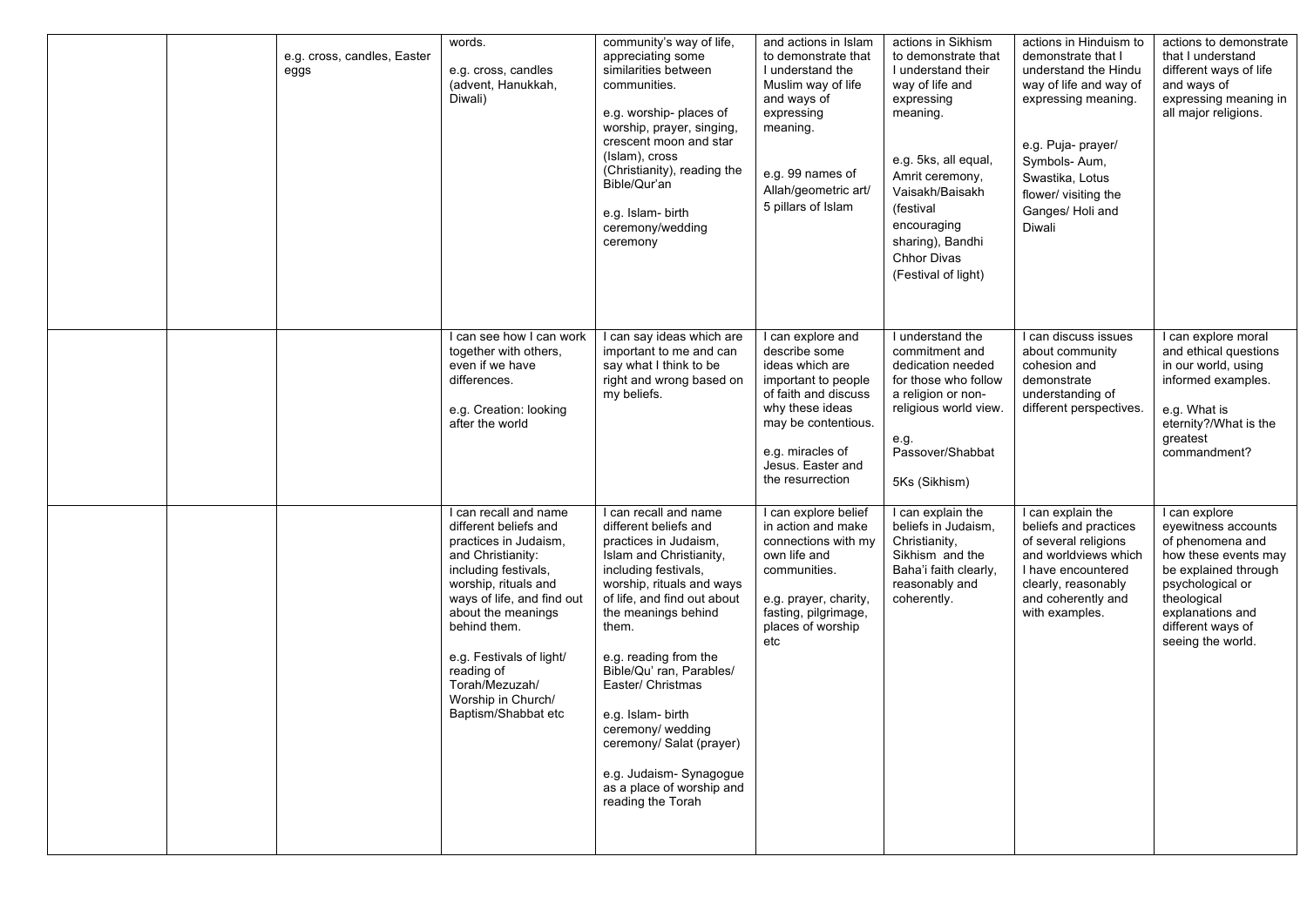|  |                                                                                                                                                                                            | I can retell and suggest<br>meanings for some<br>religious and moral<br>stories.<br>e.g. Zacchaeus- God<br>loves everyone                                                                         | I can explore and discuss<br>sacred writings and<br>sources of wisdom and<br>recognising the<br>communities from which<br>they come.<br>e.g. Stories from the<br>Bible/Qu'ran         | can describe and<br>understand links<br>between stories and<br>other aspects of<br>Christianity.<br>E.g.<br>Easter/communion                                                                                                                                                                          | I can describe and<br>understand links<br>between stories and<br>other aspects of<br>Sikhism, Christianity<br>and Judaism<br>e.g. 5ks/<br>Easter- forgiveness/<br>Christmas-<br>Incarnation/<br>Moses-Passover | I can explain how<br>history and culture<br>can influence an<br>individual and how<br>some question these<br>influences.<br>e.g. True meaning of<br>Easter/ Christmas for<br>Christians                                                                                                              | I can respond<br>thoughtfully to a range<br>of sources of wisdom<br>and to beliefs and<br>teachings that arise<br>from them in different<br>communities<br>e.g. Love your<br>neighbour<br>(Jesus)/sayings of<br>Muhammad (pbuh)                                            |
|--|--------------------------------------------------------------------------------------------------------------------------------------------------------------------------------------------|---------------------------------------------------------------------------------------------------------------------------------------------------------------------------------------------------|---------------------------------------------------------------------------------------------------------------------------------------------------------------------------------------|-------------------------------------------------------------------------------------------------------------------------------------------------------------------------------------------------------------------------------------------------------------------------------------------------------|----------------------------------------------------------------------------------------------------------------------------------------------------------------------------------------------------------------|------------------------------------------------------------------------------------------------------------------------------------------------------------------------------------------------------------------------------------------------------------------------------------------------------|----------------------------------------------------------------------------------------------------------------------------------------------------------------------------------------------------------------------------------------------------------------------------|
|  | I can talk about my own<br>experiences and can link<br>these to the communities<br>to which I belong.<br>e.g. special objects,<br>Christmas, Easter,<br>weddings, christenings,<br>Eid etc | I have started to share<br>my opinions and say<br>what is important to me<br>and to others.<br>e.g. Christmas,<br>weddings, christenings,<br>prayer, festivals of light,<br>creation, friendship. | I can ask 'who', 'what'<br>and 'when' questions<br>when exploring a religion<br>and provide answers to<br>these questions when<br>asked them.                                         | I can consider an<br>aspect of a religion<br>and show<br>differences and<br>similarities to other<br>religions or<br>worldviews.<br>e.g. Humanism-<br>looking after the<br>world/ creation<br>(Christianity/Islam/J<br>udaism)<br>e.g. Hinduism-<br>naming ceremony/<br>Christianity-<br>Christenings | I can discuss the<br>nature of religion<br>and compare the<br>main disciplines<br>which we have<br>studied.                                                                                                    | I can observe and<br>understand varied<br>examples of religions<br>and worldviews and<br>can explain, with<br>reasons, their<br>meanings and<br>significance to<br>individuals and<br>communities.<br>e.g. Easter-for<br>Christians this<br>symbolises God's<br>plan for eternal<br>life/forgiveness | I can explore the<br>'Golden Rule' (treating<br>others as you want to<br>be treated) and<br>consider thoughtfully<br>and respectfully how<br>this affects my own<br>and others' lifestyles.<br>e.g. Love your<br>neighbour/10<br>commandments                              |
|  | I ask questions about<br>belonging, meaning and<br>truth and can express my<br>own ideas and opinions in<br>response.<br>e.g. belong to a family/<br>school                                | I can ask questions<br>about me, and who I am,<br>showing awe and<br>wonder. I can ask<br>puzzling questions about<br>Creation and God.                                                           | I can ask questions about<br>me, and who I am,<br>showing awe and<br>wonder. I can ask<br>puzzling questions about<br>Allah, God, the Torah,<br>The Bible, The Koran,<br>stories etc. | I can reflect on my<br>own values and<br>explore what I can<br>learn from the<br>values of believers<br>of other religions.<br>e.g. Humanism                                                                                                                                                          | I can discuss my<br>own and other's<br>spiritual<br>experiences and<br>find connections<br>between<br>communities.                                                                                             | I understand the<br>challenges of<br>commitment to a<br>community<br>suggesting why<br>belonging to a<br>community may be<br>valuable both in the<br>diverse communities<br>studied and in my<br>own life.<br>e.g. Forgiveness/<br>Commitment/ Martin<br>Luther King & Mother                        | I can describe and<br>make connections<br>between different<br>features of the<br>religions and<br>worldviews we have<br>studied. I can talk<br>about celebrations.<br>worship, pilgrimages<br>and rituals which mark<br>important points in life<br>and reflect on ideas. |